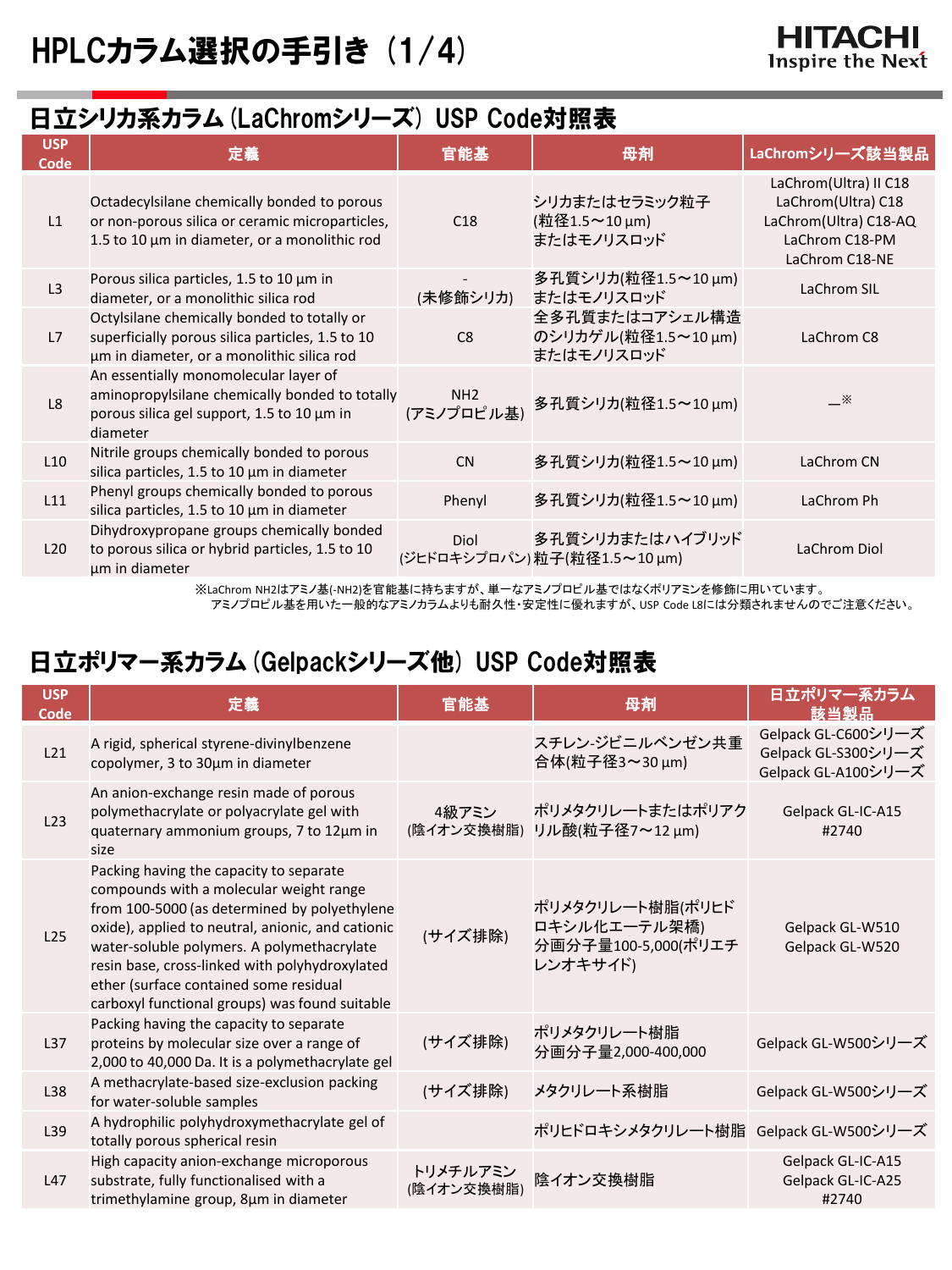### 試料・分析成分別カラム選択の目安

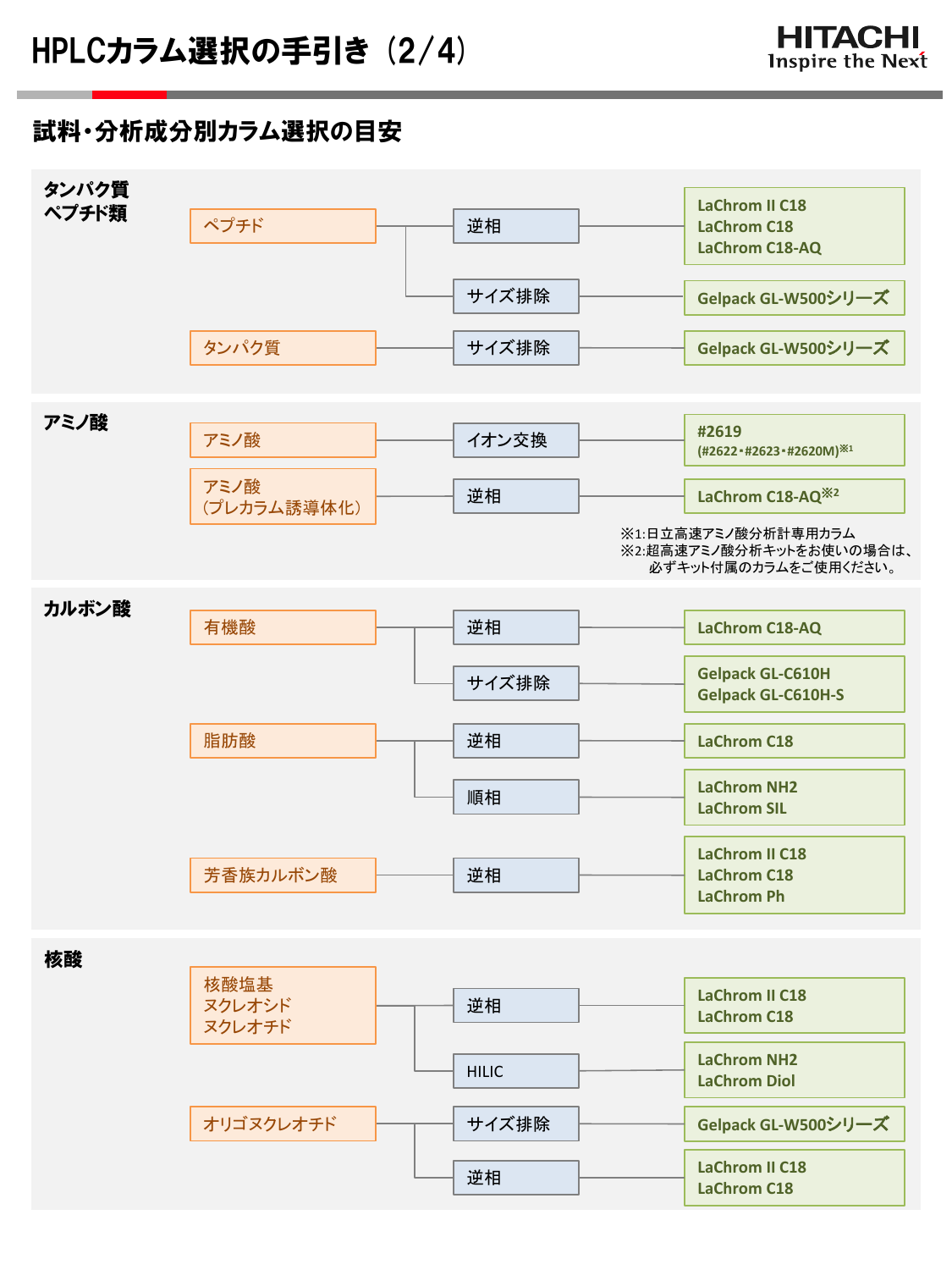

#### 高分子 (オリゴマー・ポリマー)



無機イオン